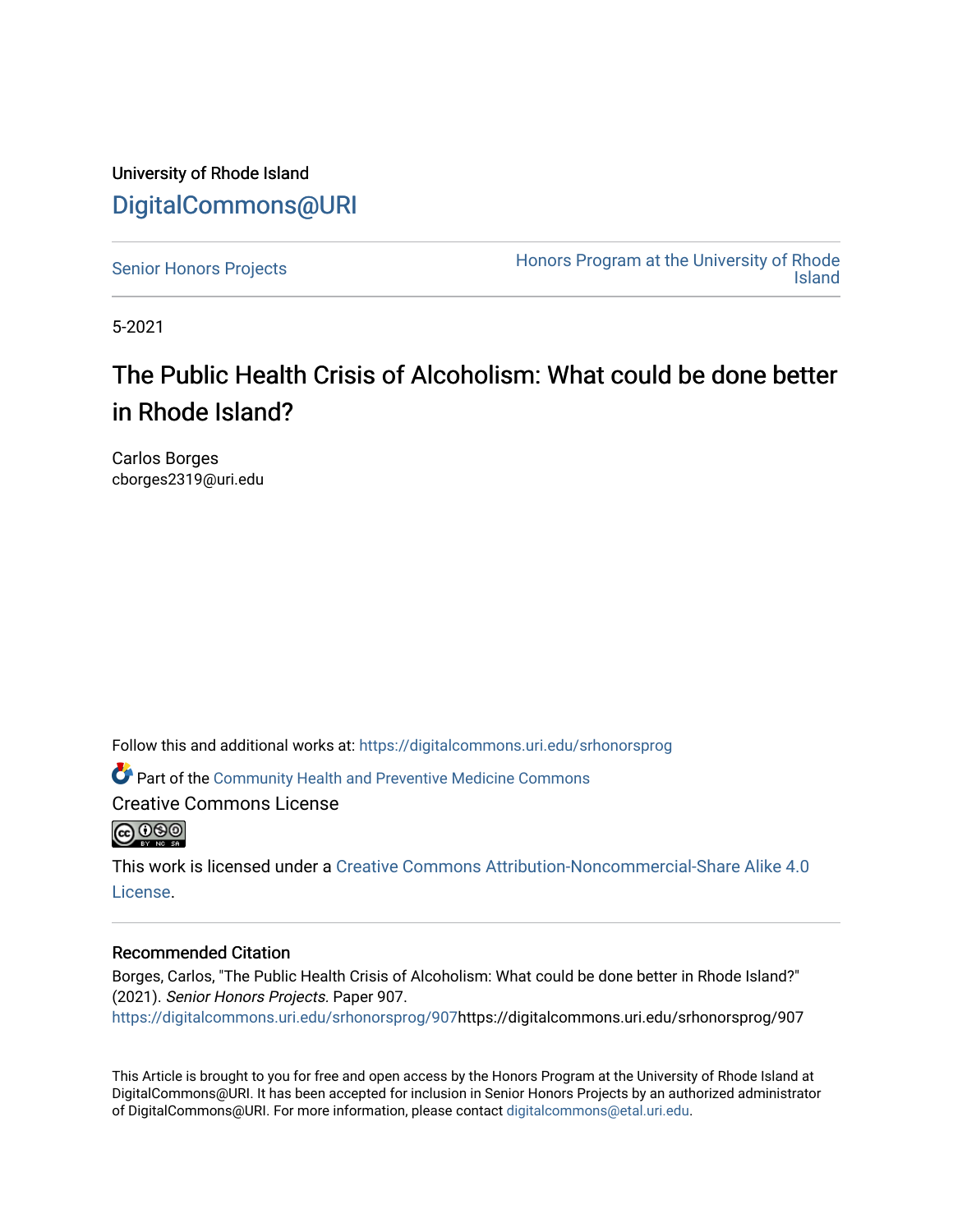The Public Health Crisis of Alcoholism: What Could Be Done Better in Rhode Island?

Carlos Borges Jason Kolbe HPR 401 04/29/2021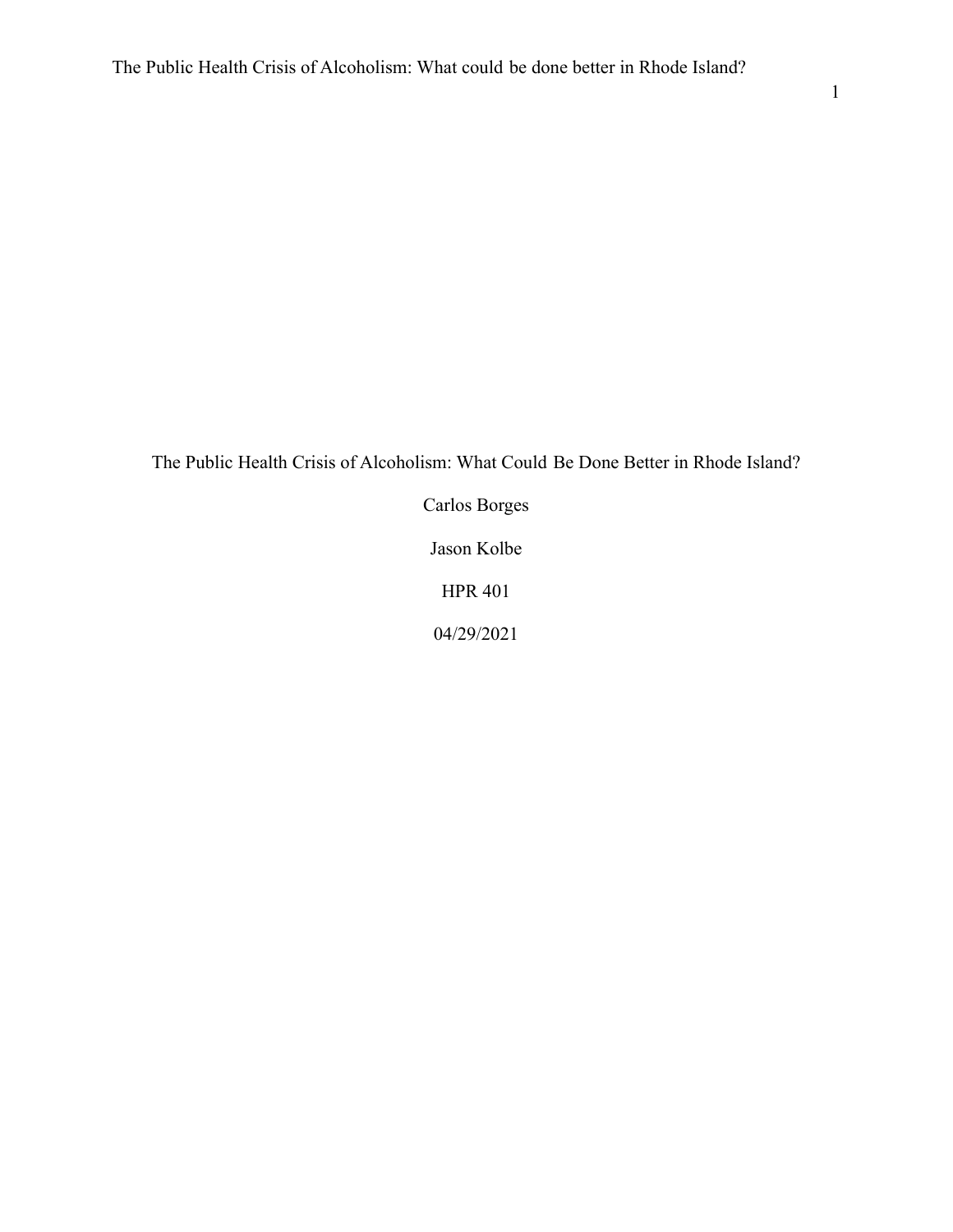#### **Abstract**

Alcoholism is a chronic issue that affects over 3 million people per year in the United States. It is characterized by an individual who is physiologically dependent on alcohol to the point where they cannot carry out common social activities such as having friends or holding down a job. Approximately 88,000 people die per year due to alcohol related events. The economic impact due to hospital bills, criminal justice costs, and lost productivity of the abuser is estimated at \$400 billion annually. Alcohol abuse can be used as a coping mechanism in adolescents who are struggling with behavioral health issues that could eventually lead to long-term abuse and lowered life expectancy. Given the harsh effects alcohol use can have on society, it is important to address this issue from a public health point of view where we can confront the direct causes of these issues and put in place prevention and treatment programs at the national, state, and local level. Rhode Island is a densely populated state that has issues with substance abuse and alcohol abuse in particular. A 2015 CDC study showed that 17% of Rhode Island adults admitted to binge drinking in the past month. This is in between the highest (North Dakota at 24.9%) and lowest (Utah at 11.4%) prevalences. The focus of this research is to understand alcohol abuse disorder and research the causes, complications, and treatment options. An overall theme is to understand what Rhode Island could do better in terms of prevention and treatment options. The research done in this article will be supplemented by interviews with healthcare workers who work directly with alcohol abuse patients. Studies have shown that screening children for alcohol abuse risk factors, implementing more residential inpatient treatment centers and decreasing alcohol outlets may lower the alcohol abuse prevalence.

#### **Introduction**

Alcoholism is when an individual is physiologically dependent on alcohol to the point where they are not able to carry out basic life functions. This can be diagnosed by a healthcare professional as alcohol use disorder (AUD). These patients have a chronic issue where they have abused alcohol to the point where they need large amounts of this substance to maintain themselves. Their body becomes physiologically dependent on it due to the copious effects it can have on the neurological system. When an individual abstains from alcohol use, their body will begin to shut down and cause withdrawal symptoms such as anxiety, tachycardia, irritability, muscle pain, seizures and in some cases death. It becomes hard for these individuals to be functioning members of society because they spend too much time being under the influence. They may not be able to do normal activities such as hold down a job or maintain family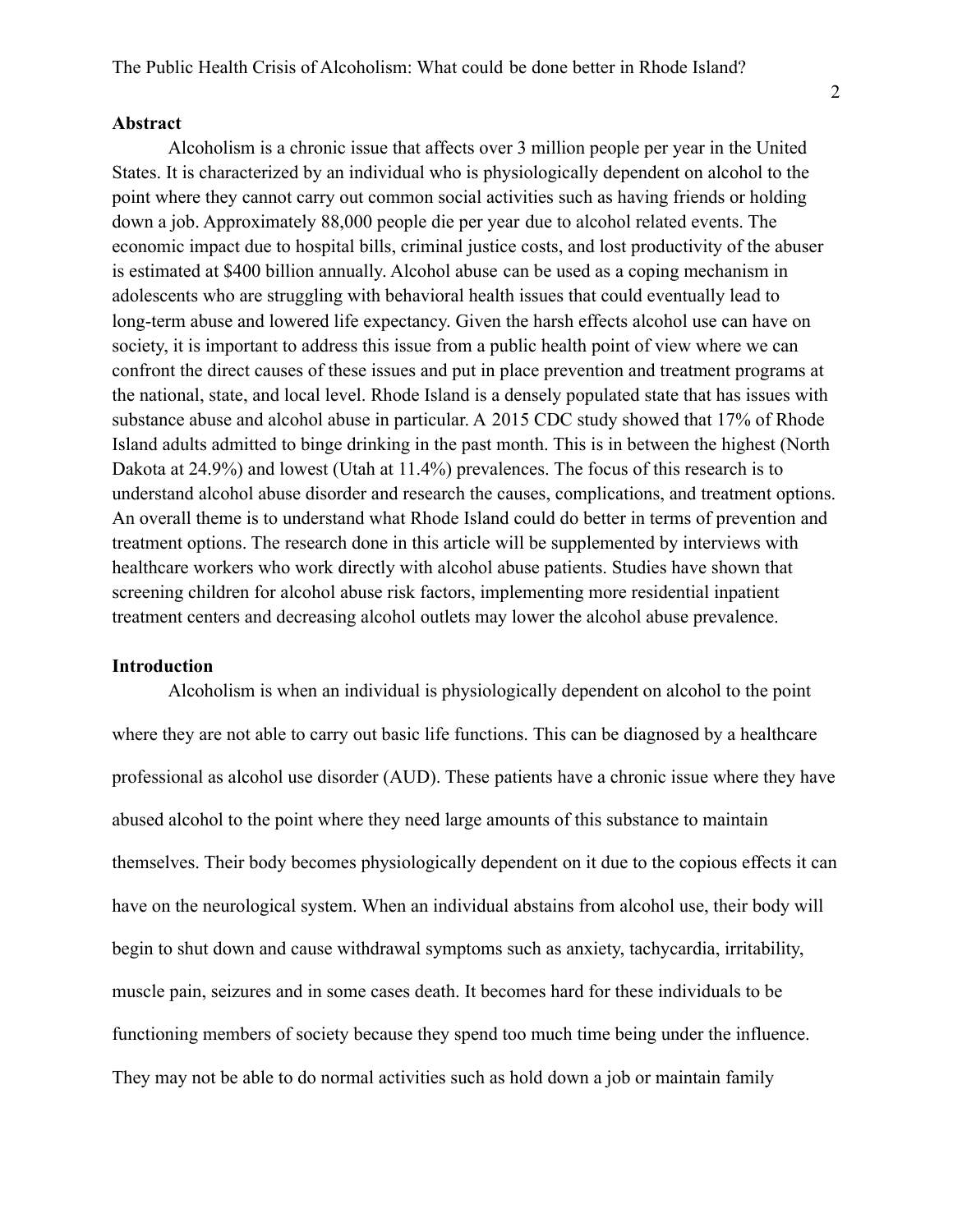relationships. Individuals who suffer from AUD should seek professional treatment where they can be placed in a suitable environment for them to detoxify their body from the harmful effects of alcohol and then be treated for their cause of alcohol abuse such anxiety, depression, trauma or chronic medical conditions.

Alcoholism remains a problem all around the world and particularly the United States. According to a study<sup>1</sup>, around 95,000 people die per year from incidents linked to alcohol misuse. The only lifestyle choices that kill Americans more are tobacco-related issues and poor diet. In 2016, the Surgeon General's report on alcohol, drugs and health<sup>2</sup> showed that 1 in 10 working adults die from alcohol misuse per year. A CDC study<sup>3</sup> explains that in 2012, 1 out of every 6 adults admitted to binge drinking in the past year. That same study showed in 2010 that the overall prevalence in the United States of people who binge drink was 17.1% with a frequency 4.4 of drinking events per month. In each drinking event there were about 7.9 drinks consumed. These numbers do not seem like a problem if they are drinking only around 4 times per month, however, the drinking is clearly not in moderation and could lead to chronic issues. Not only does it affect the country from a health point of view, but there are also economic consequences. The Surgeon General's report on alcohol, drugs and health also showed that alcohol misuse-related healthcare costs, lost productivity and criminal justice costs the United States \$400 billion annually<sup>2</sup>. Some of these costs include people who are fined by the criminal justice system for drunken disorderly conduct or charged by the hospital for an emergency room visit. There are occasions where homeless people who abuse alcohol do not have the money to pay for these charges. This results in revenue lost and never ending debt to those who are charged.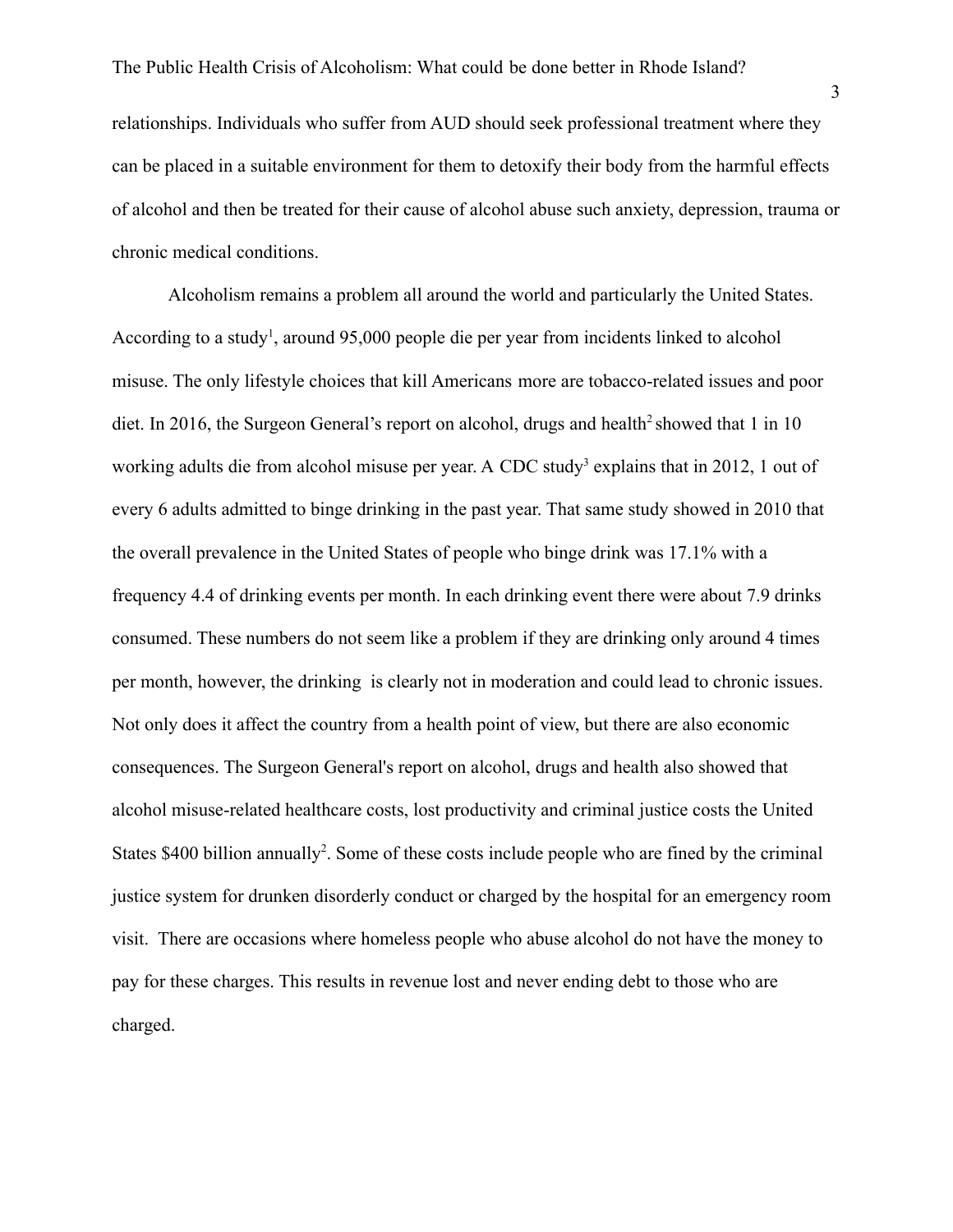A public health crisis is defined as a health issue that affects a large group of people at a national, state and local level. A crisis that not only hurts people, but can have dangerous effects on the economy as a whole. Based on the above information it is safe to label alcoholism a public health crisis. There are statistics or data completed to encompass all the effects alcohol can have on society such as alcohol-related assaults, sexual assaults, unintended pregnancy, liver issues and much more. A public health crisis is often complex and does not have straight forward answers. When one issue is fixed, another set of problems needs to be addressed. That is why, in the United States, there are guidelines implemented at the state and local level to address specific causes or impacts of alcohol abuse. The goal of this research is to understand (1) how alcoholism is affecting the state Rhode Island, (2) what the state currently does to address the issue of alcoholism and (3) what more can be done to address the issues in Rhode Island. A part of answering these research questions is understanding the direct causes of alcoholism and treatment programs available. Once this is understood, we will know what can be implemented at state and local levels to prevent and treat alcoholism. It is important to understand how other states are affected by alcoholism and what their responses are because we need to be able to make comparisons with Rhode Island. If they have an issue that is similar to that of Rhode Island and they have a prevention method that Rhode Island is not using. Then we can use this as a way of suggesting what Rhode Island could do better.

### **Methods:**

In order to answer these research questions, information was gathered from primary and secondary source literature found from literature search databases such as Google Scholar and URI library databases such as PubMed and EMBASE . The data that were found for this research focuses on studies conducted in the United States at the national level using federally run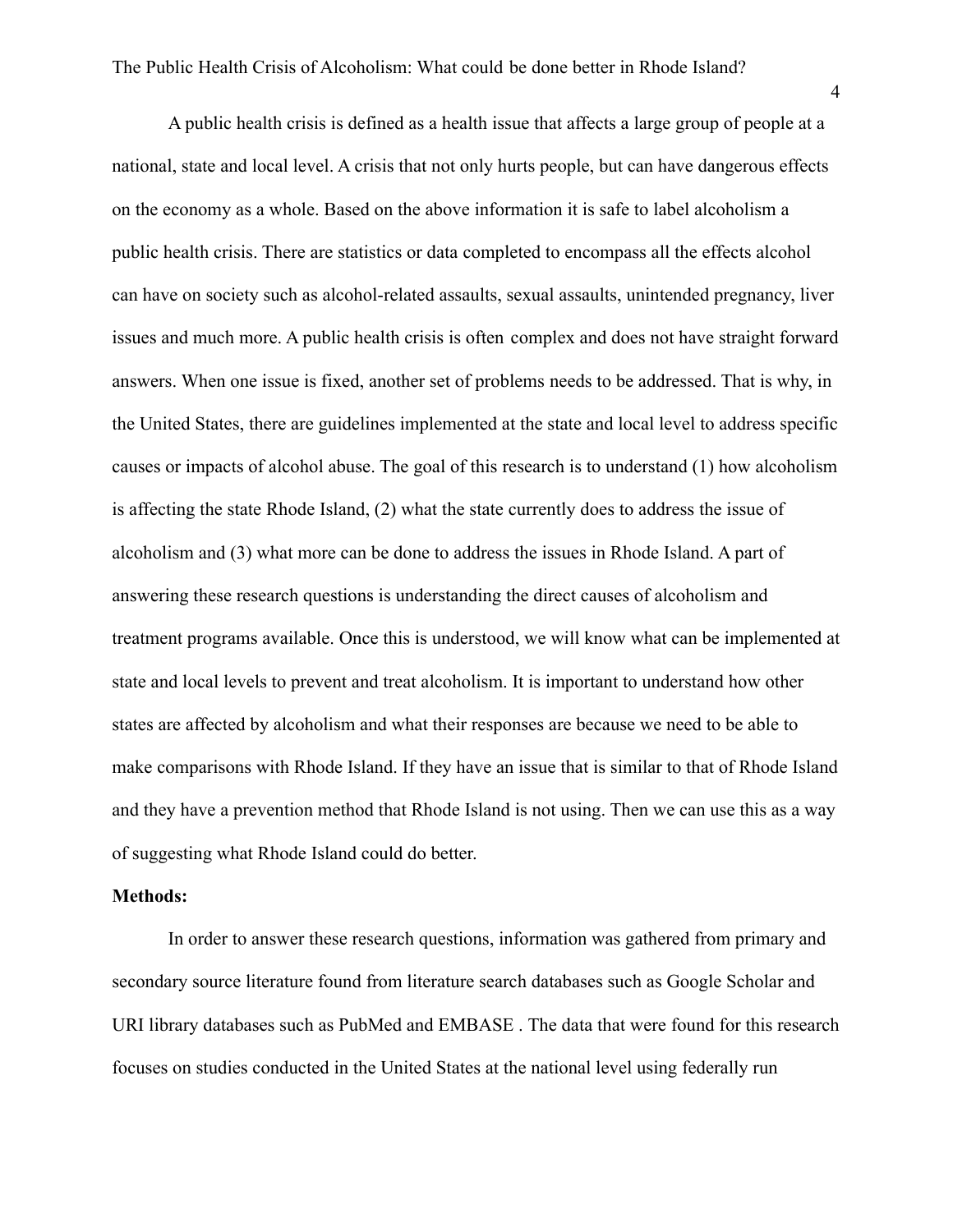websites, such as Substance Abuse and Mental Health Services Administration (SAMHSA), National Institute of Alcohol Abuse and Alcoholism (NIAAA) and the Centers of Disease Control (CDC). In order to supplement this research with Rhode Island specific information, local healthcare providers who work directly with patients suffering from AUD were interviewed. This was approved by the institutional review board at the University of Rhode Island on February 23rd, 2021 under the project number 1722122-1. Before being interviewed, they were given a letter introducing the topic and explaining that their participation in this study is completely anonymous. Each individual who was interviewed answered the same questions in order to make comparisons or differences to each interviewer's opinions about their work with patients who abuse alcohol. The research done for this project was carried out during the Spring 2021 semester.

## **Results:**

Alcohol is a drug that can have a variety of effects on the body's neurological functions. Similar to opiates, this is a drug that the body can become physiologically dependent on. The actual alcohol found in beverages is ethanol ( $CH_3CH_2OH$ ). Ethanol in particular works on neurotransmitters inhibiting certain receptors or mimicking neurotransmitters. Specifically, it can affect the function of N-methyl-D-Aspartate  $(NMDA)^4$ , which is a receptor found in the nervous system that plays a role in memory formation. When alcohol is present in the system, the neurotransmitter Glutamate is highly suppressed. The lack of memories that are formed while intoxicated can be attributed to the effects alcohol has on suppressing glutamate and other studies show how this contributes to physiological dependence. Dopamine is another neurotransmitter that is found to be released right before you do something you perceive enjoyable. It is a part of the major excitatory pathway where the act of drinking alcohol will trigger dopamine to release.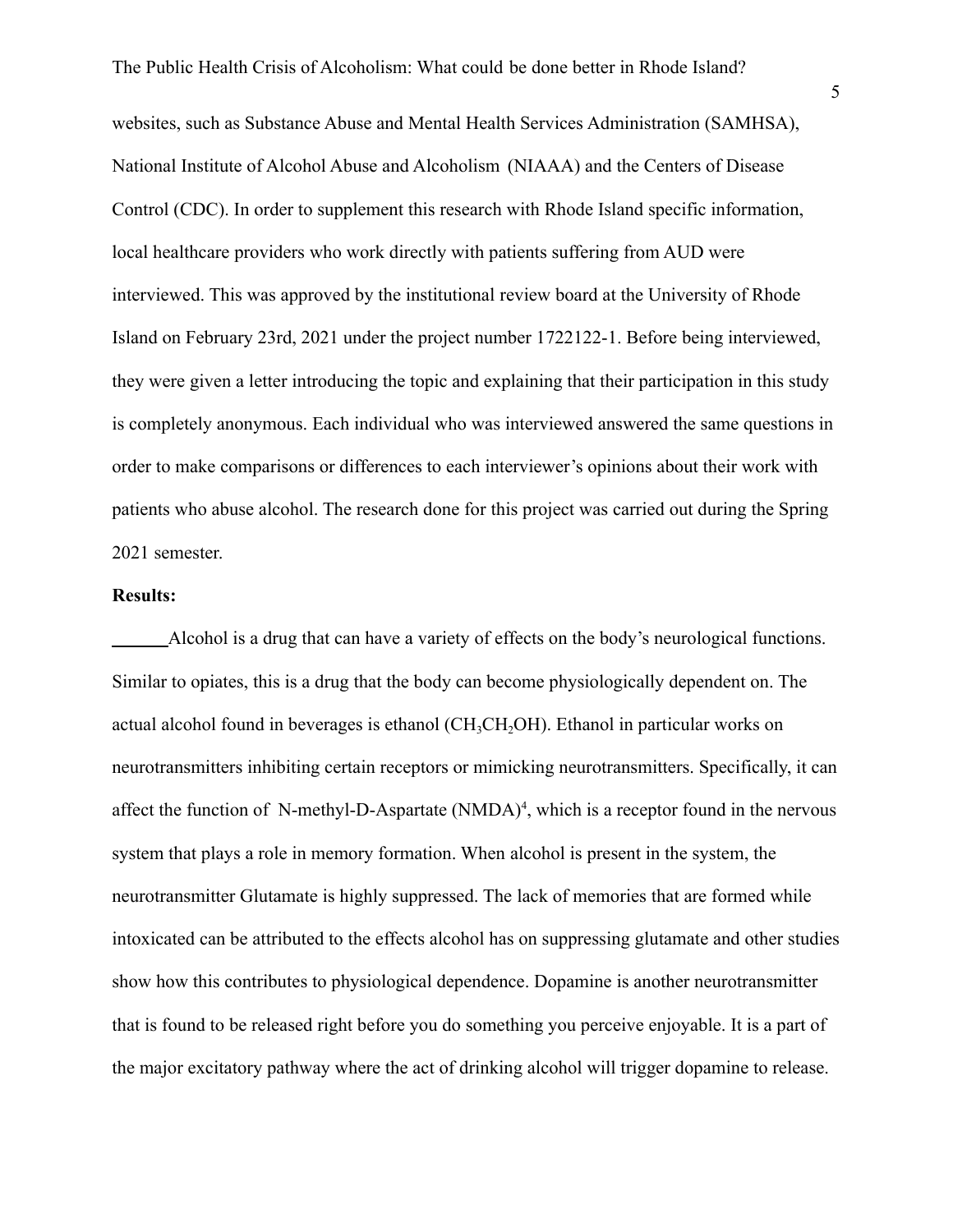This has a role in withdrawal symptoms because if alcohol is abused by a patient, they will have low levels of dopamine when abstaining. Patients that experience low levels of dopamine often suffer from depression and anxiety. They know drinking will give them a comforting feeling so oftentimes people turn to alcohol. Low dopamine levels have also been noted to cause people to relapse after undergoing treatment.

Alcoholism is developed through intense alcohol exposure over a long period of time. During that period of time, alcohol is not being properly removed or metabolized by the liver allowing it to attack every organ system. The liver becomes scarred and swollen which accompanies a long list of medical complications. The effects of chronic alcohol abuse on the cardiovascular system include high blood pressure, tachycardia, and arrhythmias which could lead to life threatening effects such as a myocardial infarction or stroke. Digestive organs can become inflamed and worn down after chronic exposure to alcohol making it increasingly difficult to absorb nutrients and may even disturb the pancreas's function to produce insulin. Effects on the neurological are plentiful and are not limited to effects mentioned earlier.

The effects of excessive alcohol intake is clearly dangerous and may be enough to deter an individual who is thinking about drinking, but what causes or leads an individual to abuse alcohol? Three key elements have been found to determine the likelihood that an individual will take up drinking alcohol. The first factor to consider when assessing the likelihood that someone will abuse alcohol or any substance is their overall mental health. Alcohol is often a coping mechanism or medication for people who are depressed or have other medical issues. Alcoholism is often a symptom of other underlying issues that need to be addressed. Sexual assault, abuse, anxiety or other medical conditions could all be reasons for abusing alcohol. We can then look at factors that contribute to someone's mental health. An obvious factor is looking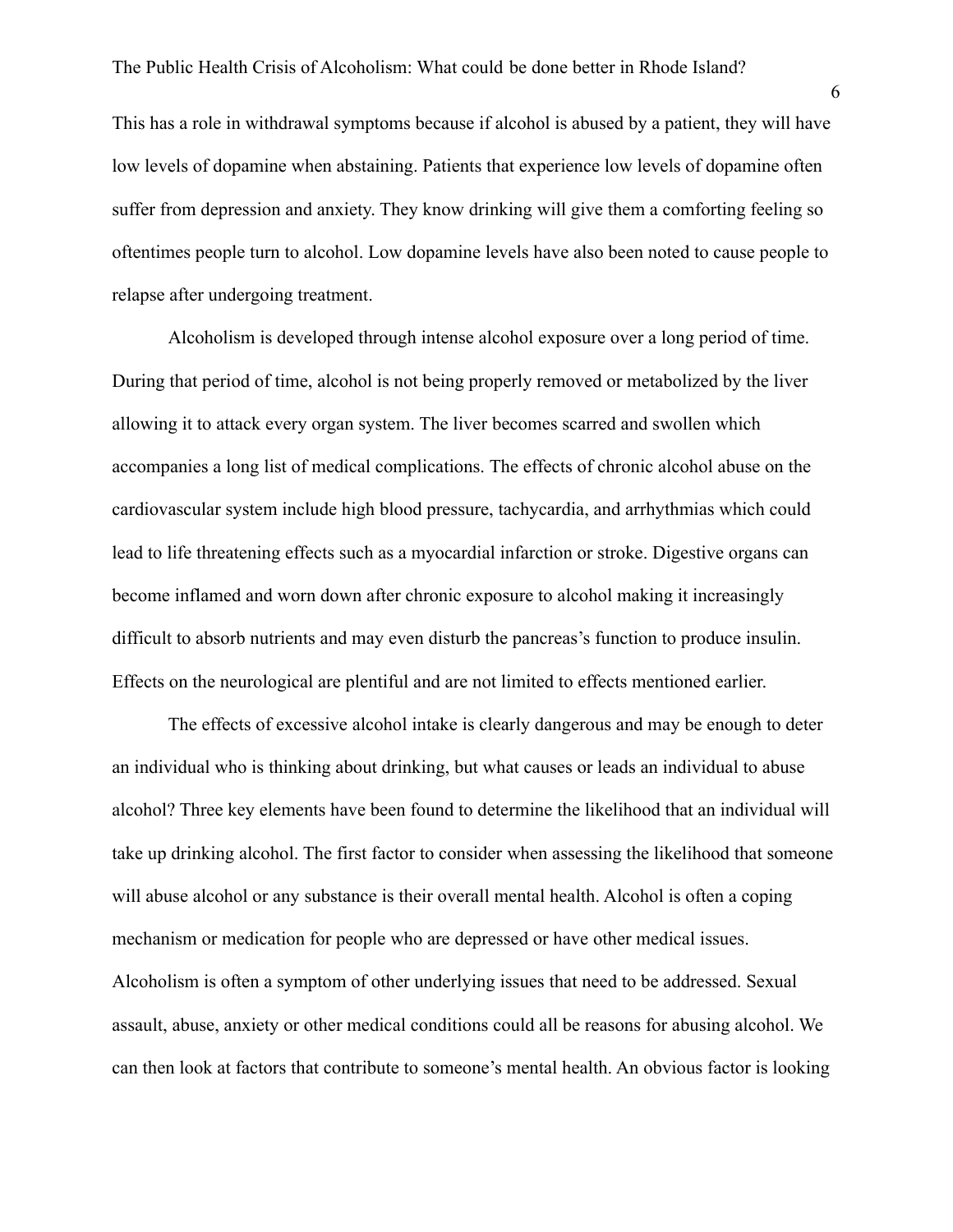at an individual's home life. Whether or not a person has two parents or guardians that care for them can play a role in their overall mental health<sup>5</sup>. If they have guardians that are abusive or not present, they may grow up to have behavioral health complications such as depression, anxiety, and post traumatic stress disorder. Life at home is crucial for mental health development of children. Another factor is the community in which an individual lives. How accessible alcohol is within a community can play a role in whether or not they will eventually abuse alcohol. If alcohol is cheap and found everywhere, more people will be consuming it. If adults are willing to give alcohol to minors, then that would be a huge risk factor to developing AUD. None of these risk factors will overall determine that an individual will abuse alcohol, but it will increase their susceptibility to using alcohol as a coping mechanism for an underlying issue.

Many reasons can contribute to chronic alcohol use. Depending on the specific reason someone is abusing alcohol will require a specific treatment plan that will address that reason. There are no treatment plans that work for every single person. Treatment programs must be tailored to work for an individual and their associated issues. The treatment for someone who drinks alcohol because they are depressed will be drastically different for someone who drinks alcohol to numb their chronic back pain. Before anyone can be treated for their AUD, they need to undergo detoxification<sup>6</sup>. Detoxification is not a treatment but is essential to the overall care. Individuals who seek detoxification will be placed in an environment where they are safe and isolated from alcohol. They are watched by a medical staff who will intervene if withdrawal symptoms occur such as seizures. In some cases they are given medications which are titrated down until they no longer need the substance alcohol physiologically. Once their body has been cleansed of alcohol and their body no longer has withdrawal symptoms, they are ready to start their treatment. It is important for detoxification programs to encourage patients to seek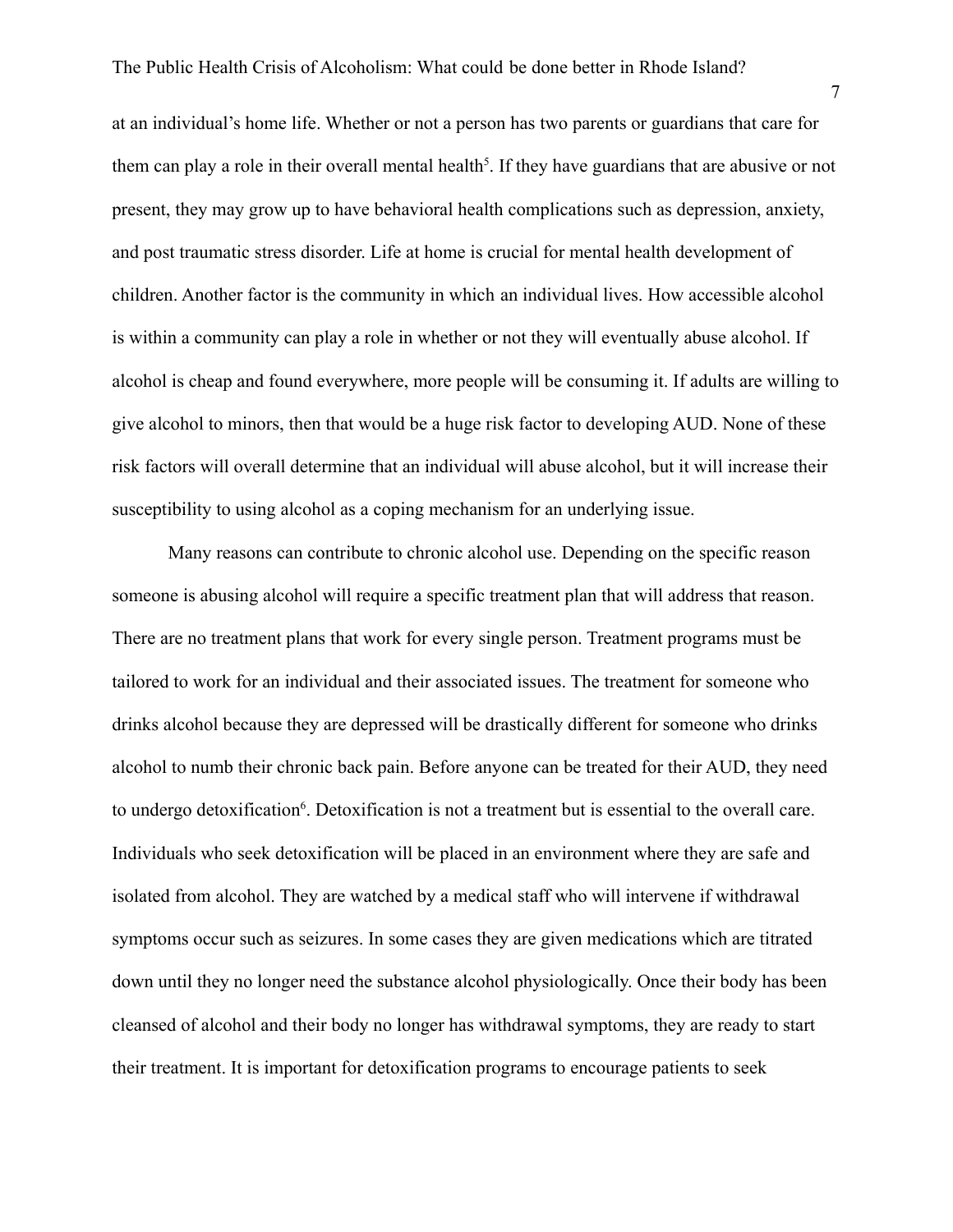treatment and in some cases set up the next step of going to a treatment program.. When they are finished detoxing, they still have the underlying issue that made them abuse alcohol in the first place. If these underlying issues are not addressed, then they are much more likely to relapse

There is a large list of treatment programs that people can choose from. There are residential inpatient treatment programs that place individuals in a safe environment where they can live their life and take the time to address any underlying mental health issues. They are given 24-hour medical attention while going through withdrawal symptoms and cravings. They are able to meet with psychologists and perform exercises to improve their mental health. The length of these programs can be anywhere from 30 days up to 6 months. There are also inpatient programs that are not residential but are located in a hospital. These may be less appealing and unnecessary for people who don't require intensive medical care. Another type of program is partial outpatient programs. In this program, people spend 10-12 hours at a facility where they can address their problems and meet with professionals. They can work with others going through the same type of treatment plans or substance abuse issue and come up with solutions. This program allows individuals to return home and even try out their newly acquired skills and life lessons. People may gravitate towards this program if they have people to take care of at home. Along with these programs are support groups that work together to make sure these individuals who have suffered from alcoholism stay sober. An example of a support group is Alcoholics Anonymous.

The state of Rhode Island offers many treatment and rehabilitation programs for people struggling with alcohol. Rhode Island offers 12 inpatient programs for AUD. The most common ones are Phoenix House, Adcare, Butler Hospital, Roger William Medical Center, and Veterans Affairs, each with various locations in the state. There may be others in the state, but they are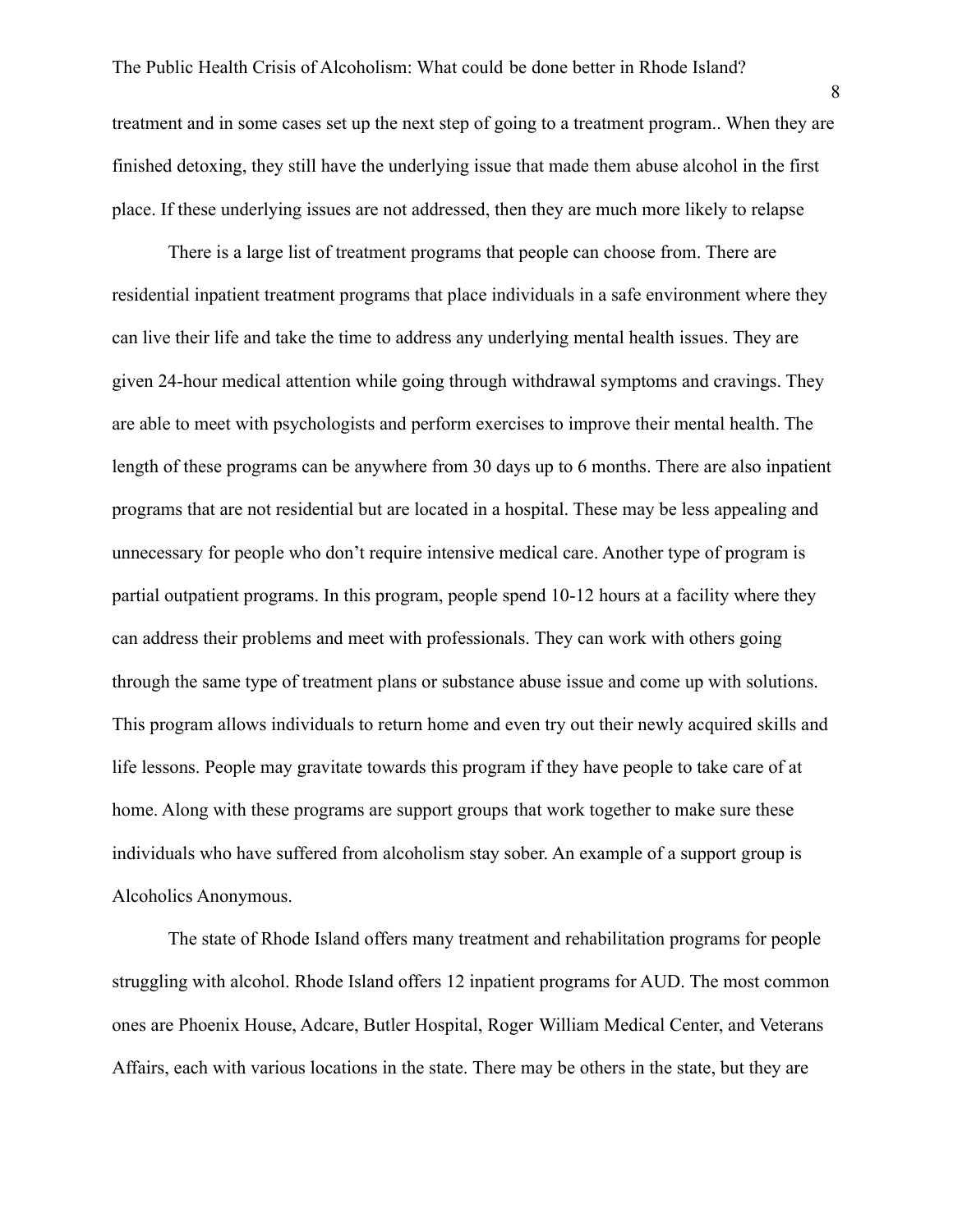private and are harder to access<sup>8</sup>. According to the National Survey of Substance Abuse and Treatment Services, there are 47 outpatient programs set up throughout the state as well.

In order to develop plans to prevent alcoholism in Rhode Island, the state as a whole needs to be assessed to see if there are any areas that can be improved. One CDC study suggests that overall 17% of Rhode Island adults admitted to binge drinking within the past month alone<sup>7</sup>. The effect mental health has on vulnerability to alcohol abuse cannot be understated. SAMHSA released a report in 2015<sup>5</sup> where it measured the mental health in the state of Rhode Island and compared it to the average of the country as a whole. They found that in 2014 there were 10,000 adolescents ages 12-17 who admitted to having a major depressive episode within the past year. That is 12.9% of adolescents in Rhode Island, which is higher than the national prevalence of 11%. This study also found that out of all the participants in the survey with any mental illness, only 47.5% were actually receiving treatment. That leaves more than half left untreated. If mental health is a major contributor to alcohol abuse, this could be a possible point of prevention that could be incorporated. In Rhode Island approximately 69,000 people over the age of 12 reported that they abused alcohol, which is 7.7% of the people who took the survey. Lastly, this report shows us that 51.8% of people who were being treated for their mental health were unemployed. Another study from the CDC in  $2015<sup>11</sup>$  showed that the prevalence of binge drinking in Rhode Island is 17% amongst adults. The intensity of each binge drinking event in Rhode Island was 7 drinks. Utah is the state with lowest prevalence of binge drinking amongst adults (11.4%) and North Dakota has the highest prevalence of binge drinking amongst adults (24.9%). This puts Rhode Island in the middle of the pact compared to the rest of the country in prevalence.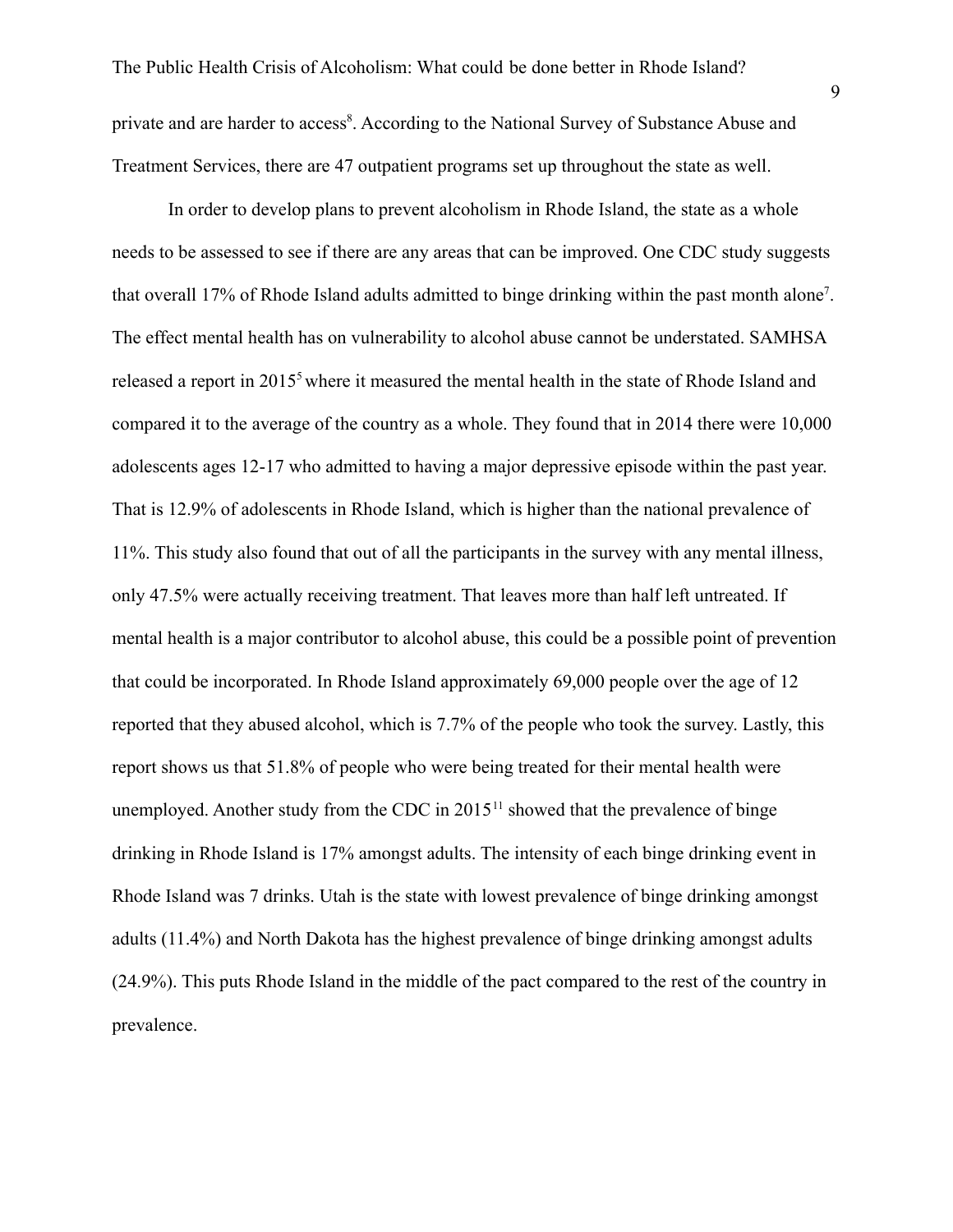In 2006, a law was passed by US Congress called the Sober Truth on Preventing (STOP) Underage Drinking ACT. This law requires each state to do a report on their progress to implement and enforce laws regarding underage drinking. This report from 2018<sup>9</sup> states that within the past month of the report, the age group of 12-20 years showed a 28.7% use of alcohol. Also the report states that within the past month of this research being conducted, there were 10 alcohol-related fatalities, all of which were people under the age 21. The report further goes on to explain the laws that Rhode Island implements to prevent underage drinking. In Rhode Island, it is not illegal for a minor to drink or have internal possession of alcohol which is also the federal law. There are no laws specifically requiring that alcohol outlets be a certain distance from college campuses. The excise tax on 5% (alcohol concentration) beer is \$0.11 cents, 12% wine is \$1.20, and 40% spirits is \$5.40. At the time that the STOP underage drinking act was passed in 2006, a study was conducted to estimate the costs of excessive alcohol consumption $12$ . They found that Rhode Island had \$827.4 million in costs due to excessive alcohol consumption and the total cost per drink at that time was \$1.74. The state with the lowest amount of costs was North Dakota with \$419 million when the total cost per drink was \$1.36. The state with the highest amount of costs was California with \$31,856 million when the total cost per drink was \$2.25.

The prevention strategies that Rhode Island has implemented at this point in time are centered around strict legislation on underage drinking. These laws were suggested by the Communicative Preventive Services Task Force in 2013. They take evidence-based studies that have proven to be effective in other states. Their main suggestion was to increase the excise tax on beer, wine and spirits in Rhode Island. They found that increasing the tax on these products will lead to less people consuming alcohol. Furthermore, they believe there should be more laws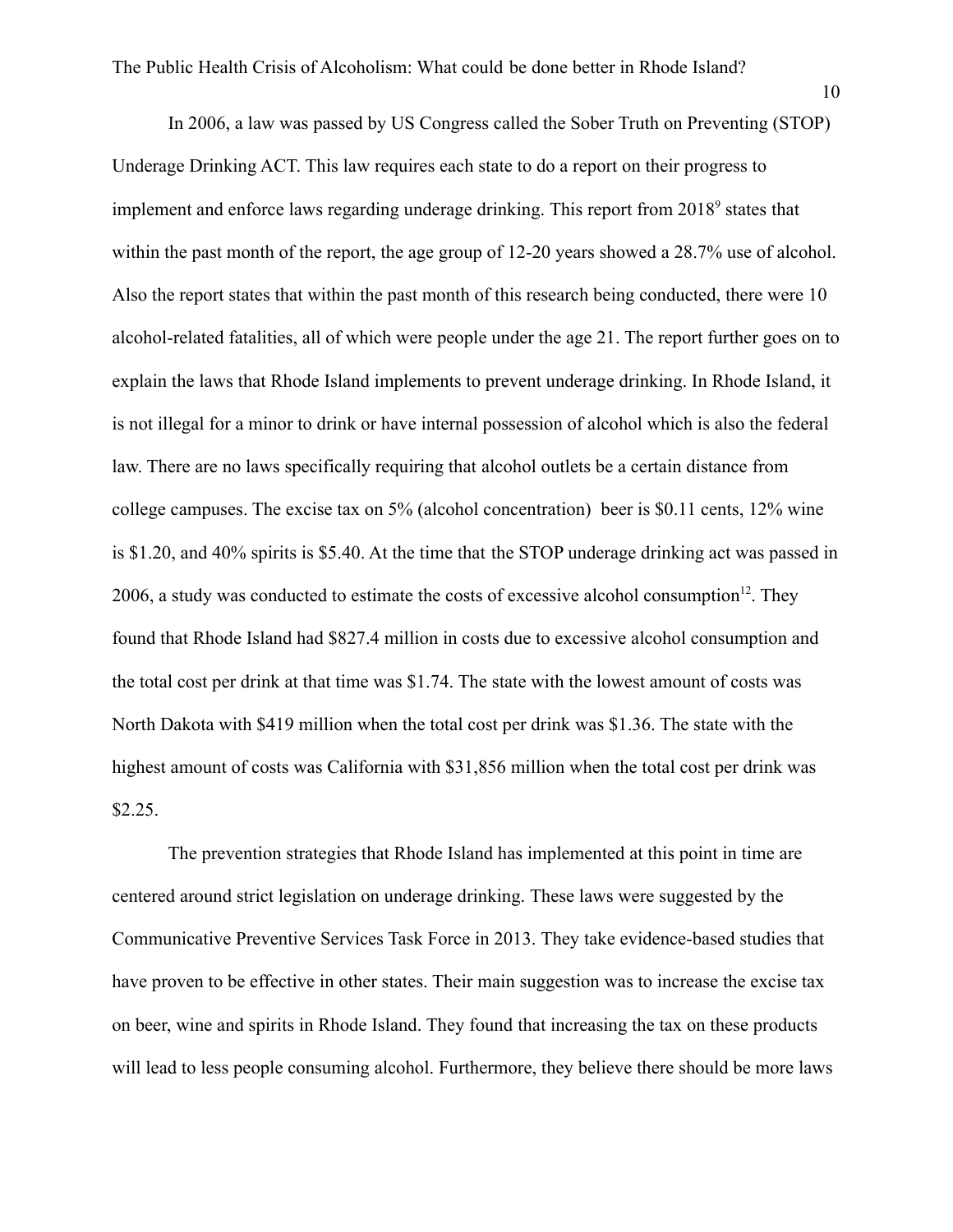in place to hold alcohol outlet owners responsible for selling to minors or intoxicated adults who may be a danger to themselves or others. Finally, they believe that alcohol outlet density can be correlated with excessive drinking in an area. Implementing laws requiring outlets to be a certain distance away from each other could be beneficial.

Table 1. Interview questions and answers with healthcare professionals who specialize in substance abuse: This table shows the questions that were asked during interviews with healthcare professionals who work directly with substance abuse patients. It also shows the paraphrased answers to each question. The interviews were both long and conversational, but the key answers were paraphrased to capture their views. This table does not display any names or affiliations of the individuals who were interviewed. Both interviewees were in agreement that one of the things Rhode Island lacks is another inpatient residential facility where patients can go through detoxification and be directly brought to a treatment program. The only facility we have at the moment is Butler Hospital. They also agreed that underage drinking does not mean that young adults will grow up to abuse alcohol, but factors such as their community, home life and mental health have a role to play in how they use alcohol. Lastly, interviewees both explained how important support groups are to young adults and people currently trying to become sober from alcohol. This support has proven to be especially successful through outpatient services such as peer recovery coaches and Alcoholics Anonymous.

| Questions                                                                                                                 | Interviewer 1.                                                                                                                                                                                                                                                                                                                                                                                                      | Interviewer 2.                                                                                                                                                                                                                                                 |
|---------------------------------------------------------------------------------------------------------------------------|---------------------------------------------------------------------------------------------------------------------------------------------------------------------------------------------------------------------------------------------------------------------------------------------------------------------------------------------------------------------------------------------------------------------|----------------------------------------------------------------------------------------------------------------------------------------------------------------------------------------------------------------------------------------------------------------|
| Do you think that RI has more<br>issues in terms of alcoholism<br>compared to other states?<br>Anything we can do better? | There are very few residential<br>programs which hurts. A peer<br>recovery coach is also important<br>for outreach on a long term<br>basis. Bridgemark, Womens<br>road to recovery, mens road to<br>recovery, phoenix house. Also<br>there are recovery based sober<br>living environments like the<br>Salvation Army which doesn't<br>allow people to be on recovery<br>supportive medication such as<br>suboxone. | It is truly hard to quantify how<br>Rhode Island does compared to<br>other states. Especially in<br>situations where one patient can<br>enroll several times in<br>detox/treatment programs. More<br>research would have to be done<br>specifically comparing. |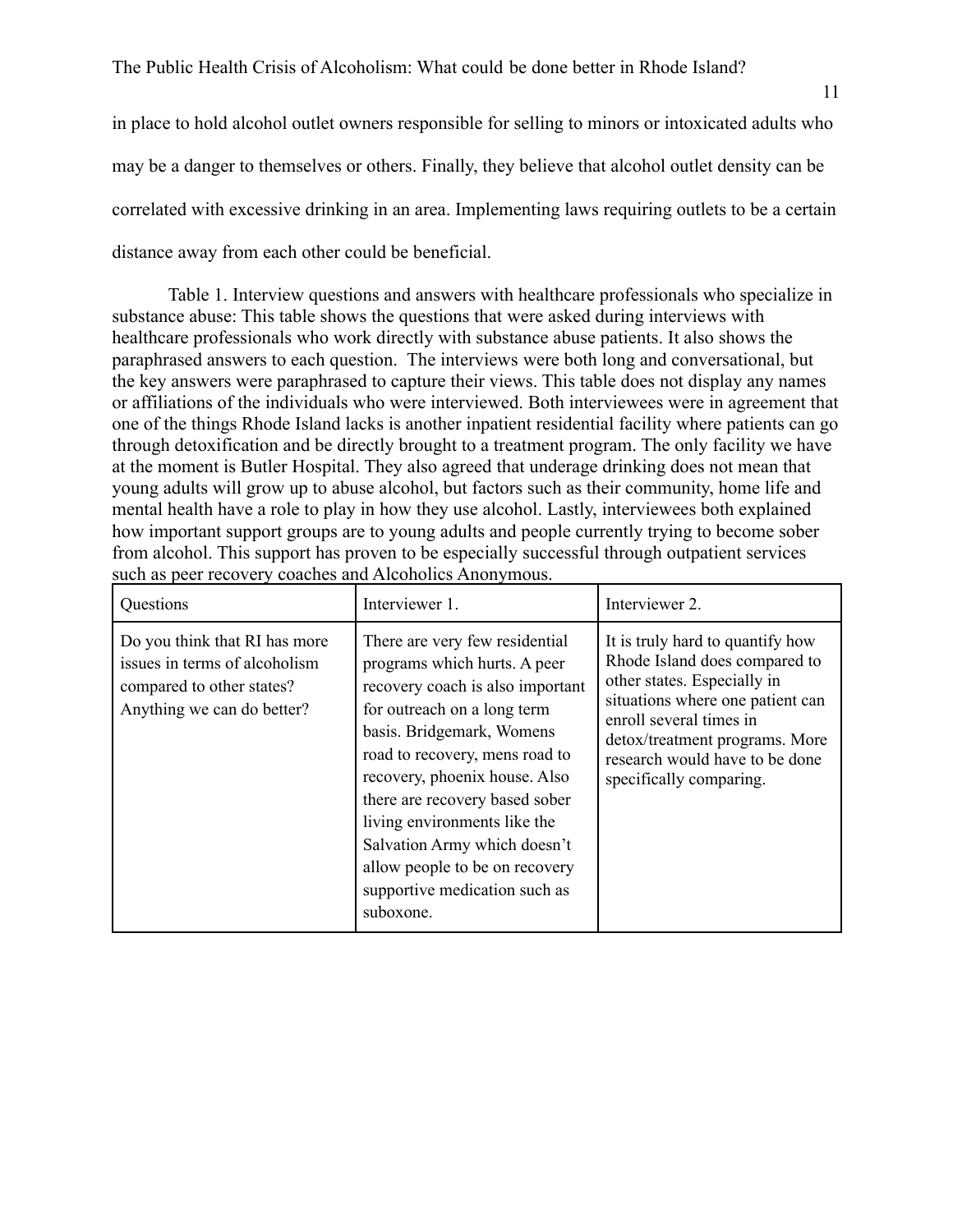| Are there any types of<br>prevention programs that should<br>be implemented in RI to lower<br>prevalence?                                           | Loaded question, a resource<br>issue is the staples, life balance<br>when individuals are recovering<br>and stopping relapse. For the<br>homeless patients how can they<br>have life balance? When you fix<br>one problem you may have more<br>problems that come up that need<br>to be addressed. Individuals<br>need to help themselves and<br>recognize areas of growth. It's<br>important to understand why<br>they are vulnerable to relapse.                                 | Educational programs on the<br>importance of strong family<br>attachments and independence<br>may be lacking. Parents may<br>defer to letting the school<br>counselor take care of their kid's<br>problem. It's about building<br>strong resilient children and that<br>starts with healthy parents.<br>Laws and programs do not form<br>healthy attachments, people who<br>care about other people do, but<br>one needs to enforce personal<br>responsibility for our choices in<br>society.                                                                     |
|-----------------------------------------------------------------------------------------------------------------------------------------------------|------------------------------------------------------------------------------------------------------------------------------------------------------------------------------------------------------------------------------------------------------------------------------------------------------------------------------------------------------------------------------------------------------------------------------------------------------------------------------------|-------------------------------------------------------------------------------------------------------------------------------------------------------------------------------------------------------------------------------------------------------------------------------------------------------------------------------------------------------------------------------------------------------------------------------------------------------------------------------------------------------------------------------------------------------------------|
| What effect does underage<br>drinking have on long term<br>alcohol abuse?                                                                           | There still needs to be a lot of<br>research on that. There are a lot<br>of changes the body goes<br>through at younger ages, and the<br>effect alcohol can have is still a<br>grey area. Not all the time do<br>these people end up abusing<br>alcohol. It falls on the schools to<br>place prevention programs.<br>What are the genetic factors or<br>do they have a family history of<br>abuse? Are they adaptive<br>enough to not develop alcohol<br>use as a stress reliever? | What I do suspect is a person<br>who has poor self worth, poor<br>attachment, poor social supports,<br>will be more vulnerable to<br>seeking refuge from a substance<br>or some other poor coping<br>mechanism (pot, SU, exercise,<br>sex, gambling, sky diving).<br>Something that will ping the<br>brain dopamine centers for a<br>sense of happiness. Children<br>with trauma that was never<br>addressed/treated/ may have<br>more psychological stressors. If<br>people have strong role models<br>and attachments, he/she may be<br>less likely to pick up. |
| What are the qualities of an<br>individual who is most likely<br>going to go through treatment<br>and stay sober? Who is more<br>likely to relapse? | Individuals who talk about how<br>abuse affects them, but are able<br>to understand that it is a part of<br>their life. They are able to<br>integrate new ways of coping<br>without thinking alcohol abuse<br>is their defining factor.                                                                                                                                                                                                                                            | Those folks who are likely to<br>succeed in remaining sober have<br>to view sobriety as an active<br>working everyday part of their<br>life. The help is out there, but I<br>think those who do not succeed,<br>for whatever barrier, they do not                                                                                                                                                                                                                                                                                                                 |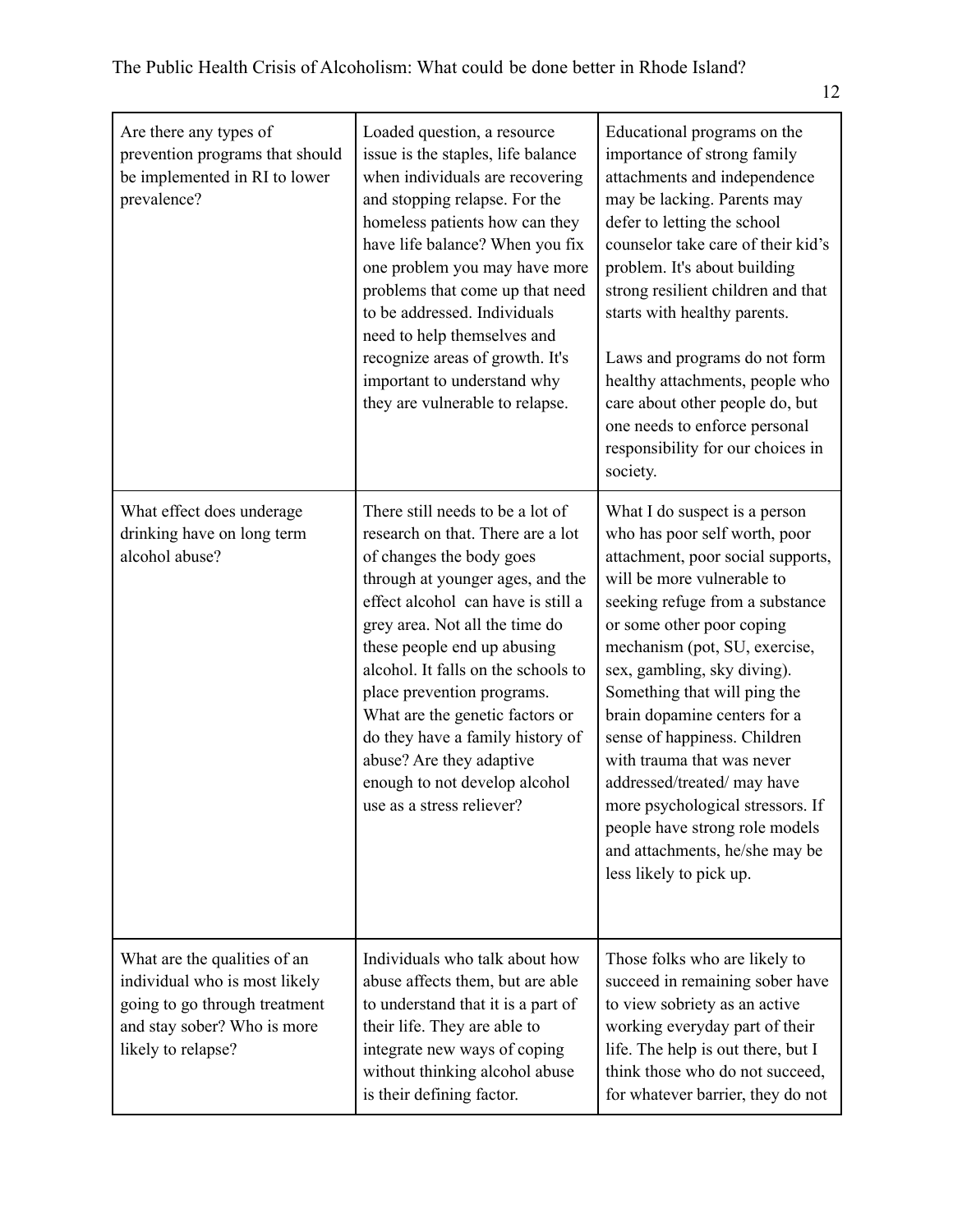| Clinicians try to explain to them      | fully grasp that, this is hard    |
|----------------------------------------|-----------------------------------|
| that abuse isn't any different         | work. They need to actively live  |
| from any other condition they          | their defined life values $\&$    |
| have to manage so it doesn't get       | defined life goals so they are    |
| worse such as diabetes or              | more likely to release from       |
| hypertension. Understanding            | alcohol. This is how one stays    |
| that this is a part of their life that | sober (not everyone has the       |
| they don't like will better help       | resources, mental capacity (of    |
| them stay clean and know what          | other BH diagnosis). The          |
| to do to manage their problem.         | amount of social support they     |
|                                        | have whether it be support        |
|                                        | groups or family members, will    |
|                                        | contribute to long term sobriety. |
|                                        |                                   |

# **Discussion**

Alcoholism in Rhode Island is a public health issue that needs stronger prevention and treatment options. Compared to the other 49 states, Rhode Island falls in the middle of the states with the highest prevalence, fatality and regular binge drinking. The prevalence in 2015 was 17% which is right in the middle of the lowest and highest prevalences among states for that year. In 2006, excessive alcohol use cost the state a total of \$827.4 million which was much lower than California (\$31 million). That study was from 2006 before the STOP law was passed, which increased alcohol prevention laws as well as excise taxes. This information is outdated, but can still provide insight on how alcohol prices may have a correlation of how much economic damage is done. A study from 2019<sup>13</sup> has explained that increasing the excise taxes has shown to decrease consumption and lead to overall better health outcomes. According to the website tax-rates.org<sup>14</sup>, Rhode Island currently has the 10th highest tax on wine at \$1.40 per gallon, but the 41st highest tax on beer at \$0.12 per gallon. This could be a possible point of prevention to decrease alcohol consumption.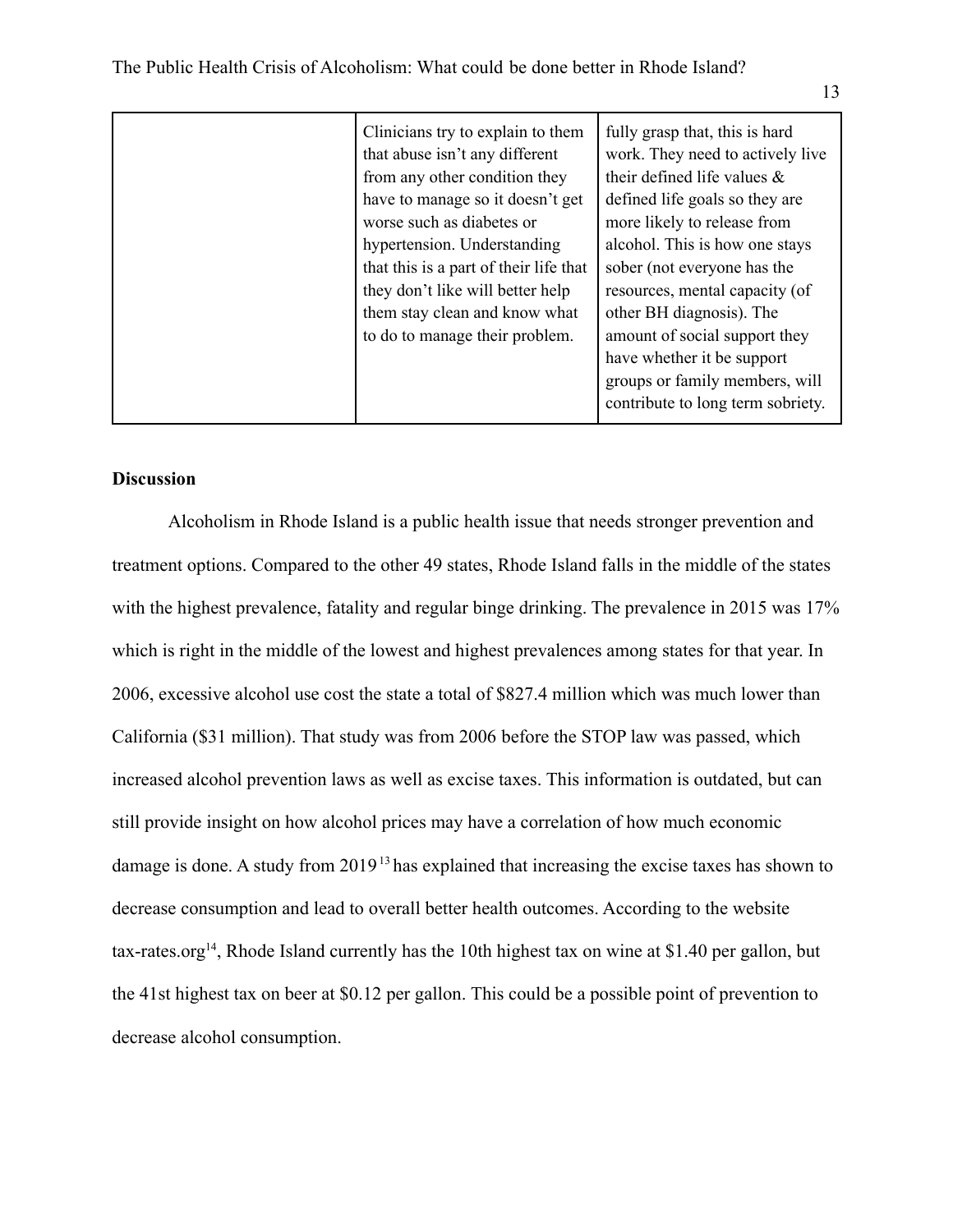The consequences for raising taxes on beer may be positive in the long-term health goals, but in the short term, it may cause more medical issues. Many individuals who struggle with AUD may only have enough income to support their drinking habit and stay alive. If beer taxes increase and they are no longer able to pay for their drinking habit, they may have withdrawal symptoms that could be deadly. This could possibly happen on a large scale which may exhaust our hospitals resources, especially in the emergency room. This is part of the reason during the covid-19 pandemic, alcohol outlets continued to sell while other businesses were shut down. If alcohol outlets were to close then these people who rely on drinking everyday to maintain themselves may have alcohol withdrawal symptoms and end up in the emergency room. The pros and cons of this prevention plan would have to be studied thoroughly to know whether it would be truly beneficial or not.

When both interviewers were asked about how underage drinking plays a role in the long-term effects of alcohol, they explained that drinking at a young age has no clear correlation to long-term alcohol abuse; however, younger ages are a crucial time for development (Table 1). If they are subjected to factors such as abuse, trauma, or a complicated home life, they may be more susceptible to abusing alcohol. A strong support system is crucial for mental health and parents that are able to teach their kids the correct ways to cope with their issues generally have better mental health. Mental health is a key factor on whether they are more likely to abuse alcohol. Whether or not an individual is able to recognize that alcohol is not a healthy coping mechanism for their issues will determine their relationship with alcohol. The types of trauma a young adult goes through can also be a determining factor and may contribute to an overall poor mental health. It seems that preventing young adults from drinking alcohol may be meaningless if you are not addressing the underlying behavioral health issues that these people face. When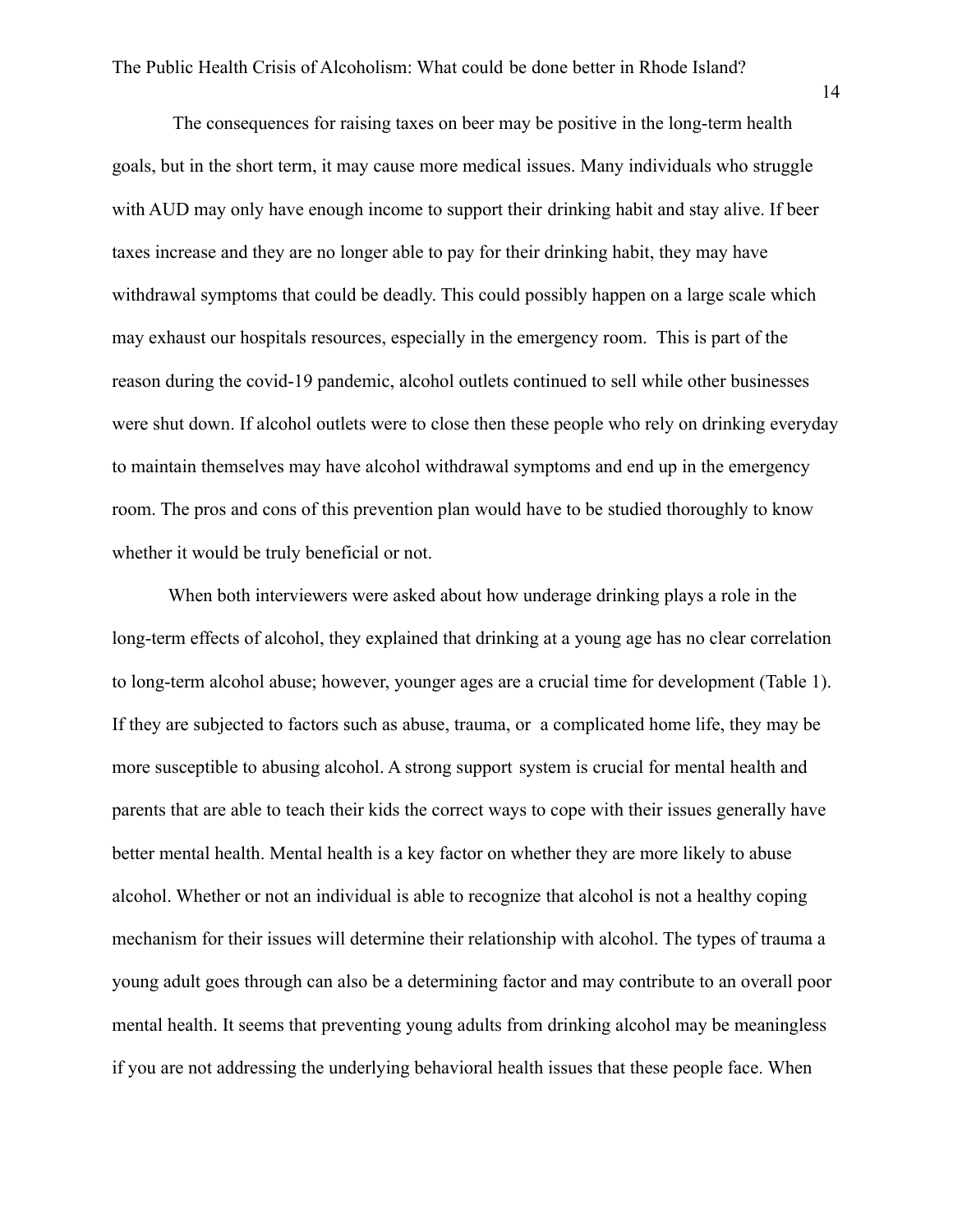interviewer 2 was asked about possible prevention programs, they explained that laws aren't really effective for preventing people from having poor mental health, rather creating strong, healthy relationships with and having healthy attachment relationships, such as being involved in school or playing a sport, may have more of an impact. A larger study from 2014<sup>15</sup> found that early and brief interventions from primary care providers such as physicians, nurse practitioners, and physician assistants were effective at lowering the intensity of drinking in one year. The study does not go past 1 year of data, but there is no research to say that it would not be effective past a 1 year. The idea is to get the conversation going about alcohol and what moderation looks like compared to abuse. The study had the participants set goals for the future related to alcohol use. Although it is important to get the conversation going, it does not mean that their anxiety, depression, and other risk factors will be going away. It is imperative to also screen for mental health risk factors in young adults. A study<sup>16</sup> has found that individuals with more severe depression will have a higher intensity of alcohol use. It is important to understand the comorbidity of alcohol abuse and depression. It is possible for one to occur without the other, but if you are developing a screening plan for young adults and their drinking habits, then you must also be screening for changes in their behavioral health.

the interviewees were asked if there are any types of prevention programs that should be implemented in RI to lower prevalence? Interviewee 1 explained that very few residential programs exist in the state of Rhode Island. At this time (4/12/2021) according to the State of Rhode Island Department of Healthcare, Developmental Disabilities and Hospitals<sup>17</sup>, there are 59 people waiting to be placed in some kind of detoxification/treatment program in Rhode Island. It is important to note that not all of the 59 people are waiting for placement for detoxification/treatment for alcohol abuse, but for substance abuse in general. These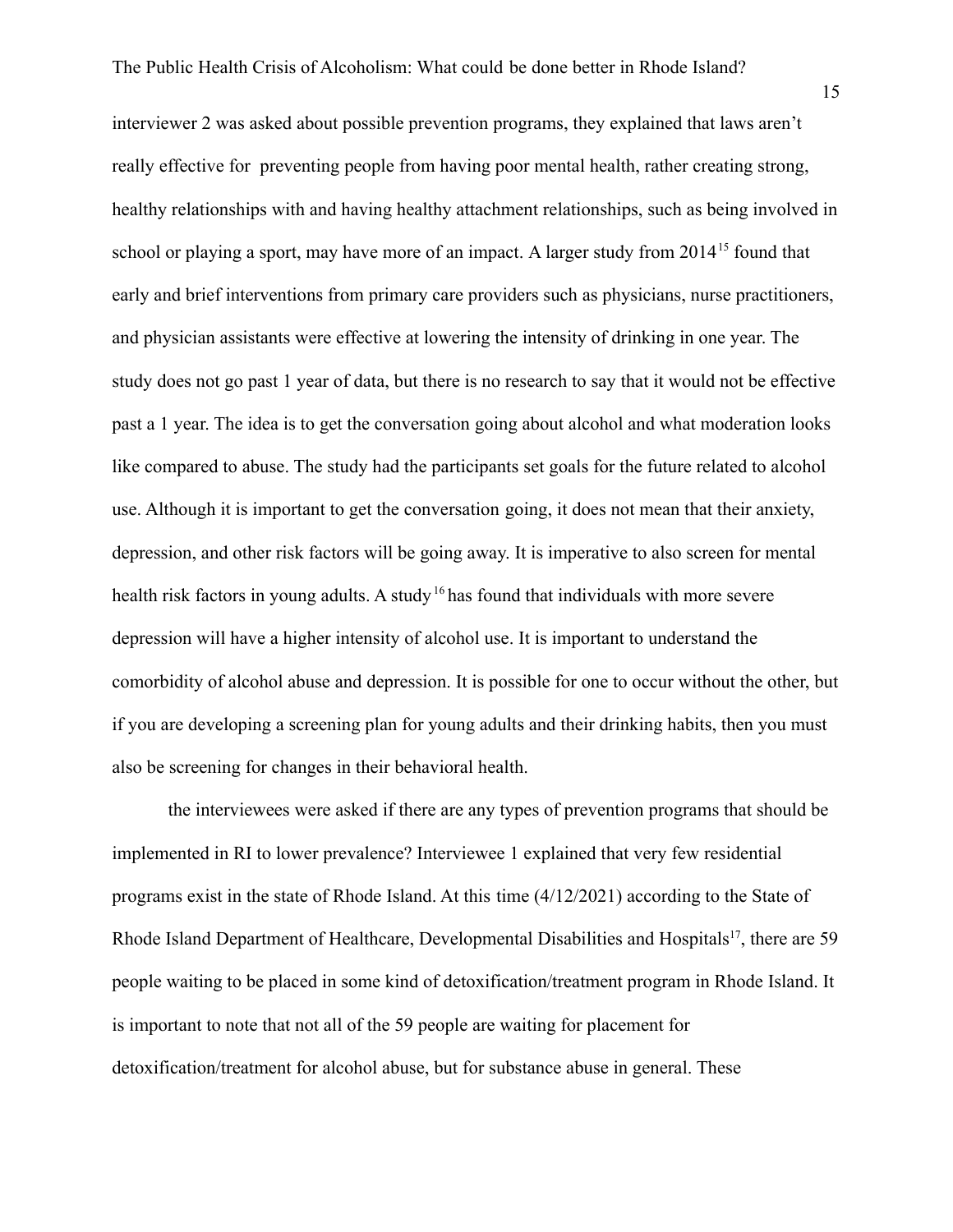detoxification facilities provide care for people who have addictions to a variety of substances. Many of these individuals may be at home waiting for placement or an emergency room being medically cleared for placement. Either way this is a large number of people who are not getting the help they need. Rhode Island has 56 facilities that work in substance abuse treatment while the state of Utah with a much lower prevalence has 269 facilities. Utah is a much larger state however it has a significantly lower population density than that of Rhode Island. It is safe to say that more residential facilities, outpatient programs and detoxification facilities may play an important role in responding to the alcoholism already present, but may do little in regards to prevention.

Throughout all the questions that were asked in both interviews, it was often brought up how important it is to have a strong support system in an individual's life when it comes to preventing alcohol, becoming sober, and staying sober. Oftentimes individuals do not have these strong support groups because they either lost them throughout their lives or never had them to begin with. This is why implementing strong outpatient services is such a crucial part of initial treatment and prevention of relapse. Peer recovery coaches are people who have dealt with substance abuse and are able to help others who are going through similar recoveries. This is a support group that has been identified as very effective at preventing relapse<sup>18</sup>. Outpatient programs in general are very important for tailoring individuals to a program that works for them and their lives. The more outpatient programs work to keep these patients engaged in their recovery, the better outcomes you will have in terms of relapse prevention and psychological symptoms. The number of social support groups that a patient has access to had a positive correlation with relapse prevention. When an individual completed their treatment at a residential inpatient facility or even an intensive outpatient program, it does not mean their job is done.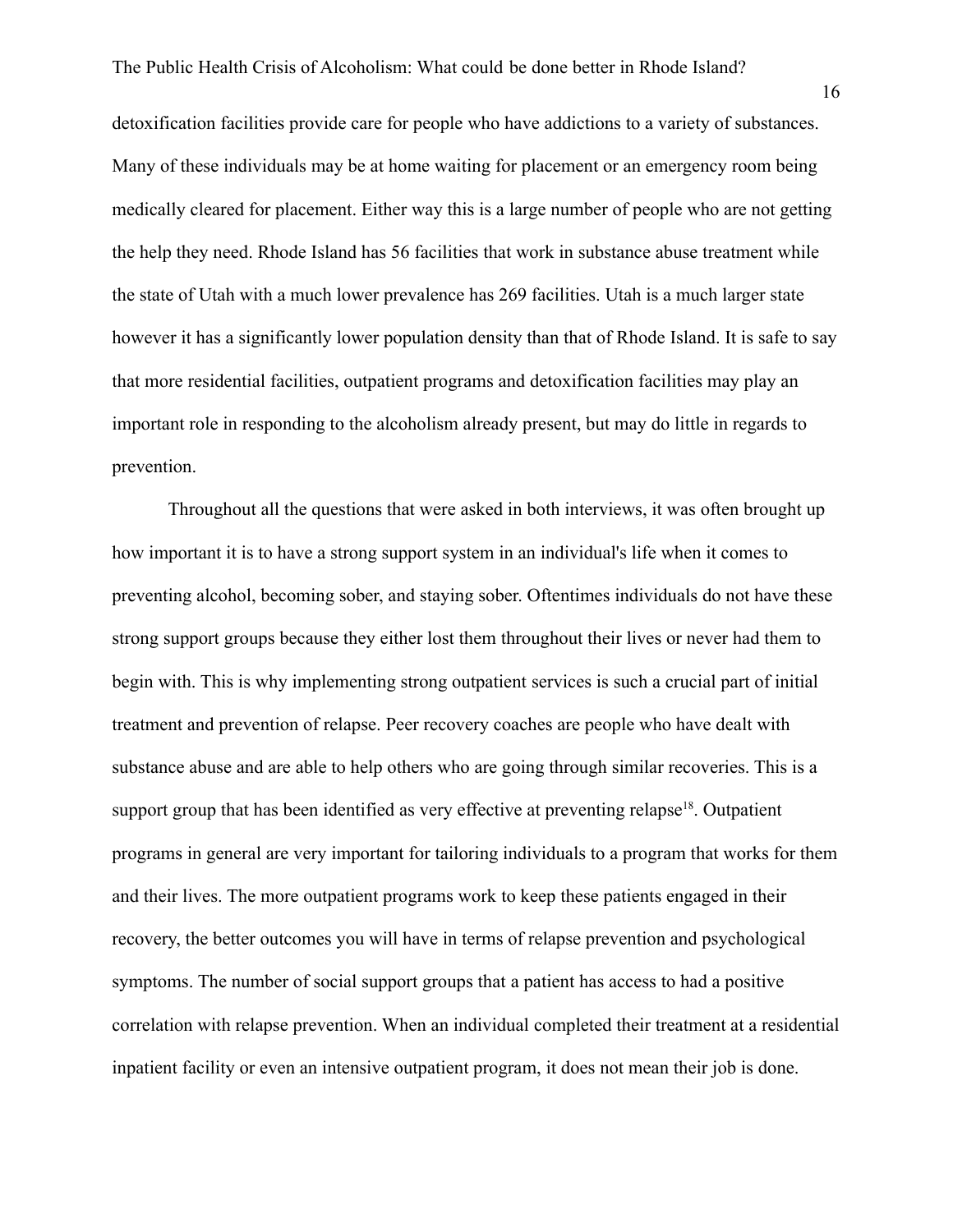Implementing more support groups and more outpatient programs can address the current issues as well as prevent relapse.

# **Conclusion:**

Alcoholism has a significant effect on Rhode Island's healthcare and economy. The rate of binge drinking, fatalities and underage drinking are high compared to that of the national averages, but are not the worst by any means. Rhode Island has in place prevention programs that target taxes and laws in order to deter people from buying alcohol and especially to stop underage drinking. There are many outpatient services for substance abuse throughout Rhode Island, but there seems to be a lack of inpatient residential programs where patients can undergo detoxification and then be placed directly in a treatment program for their alcohol abuse and underlying issues. Prevention programs targeting young adults may be most beneficial for early detection or behavioral health issues as well as alcohol use. One of the main issues with this study was the ability to find data that is most relevant and recent to this time. It was very difficult to find the most recent sets of data statistics because most of the more recent studies are found on the National Institute of Health (NIH) website and other federal databases that require a federal account or permission by an accredited research program to access. If this study were to be done over, using statistics from the National Institute of Health and CDC that require federally funded accounts would be most beneficial to make accurate conclusions about alcoholism in Rhode Island. Also, interviewing more healthcare workers or having a significant sample size may contribute to a better understanding that Rhode Island faces.

#### **References**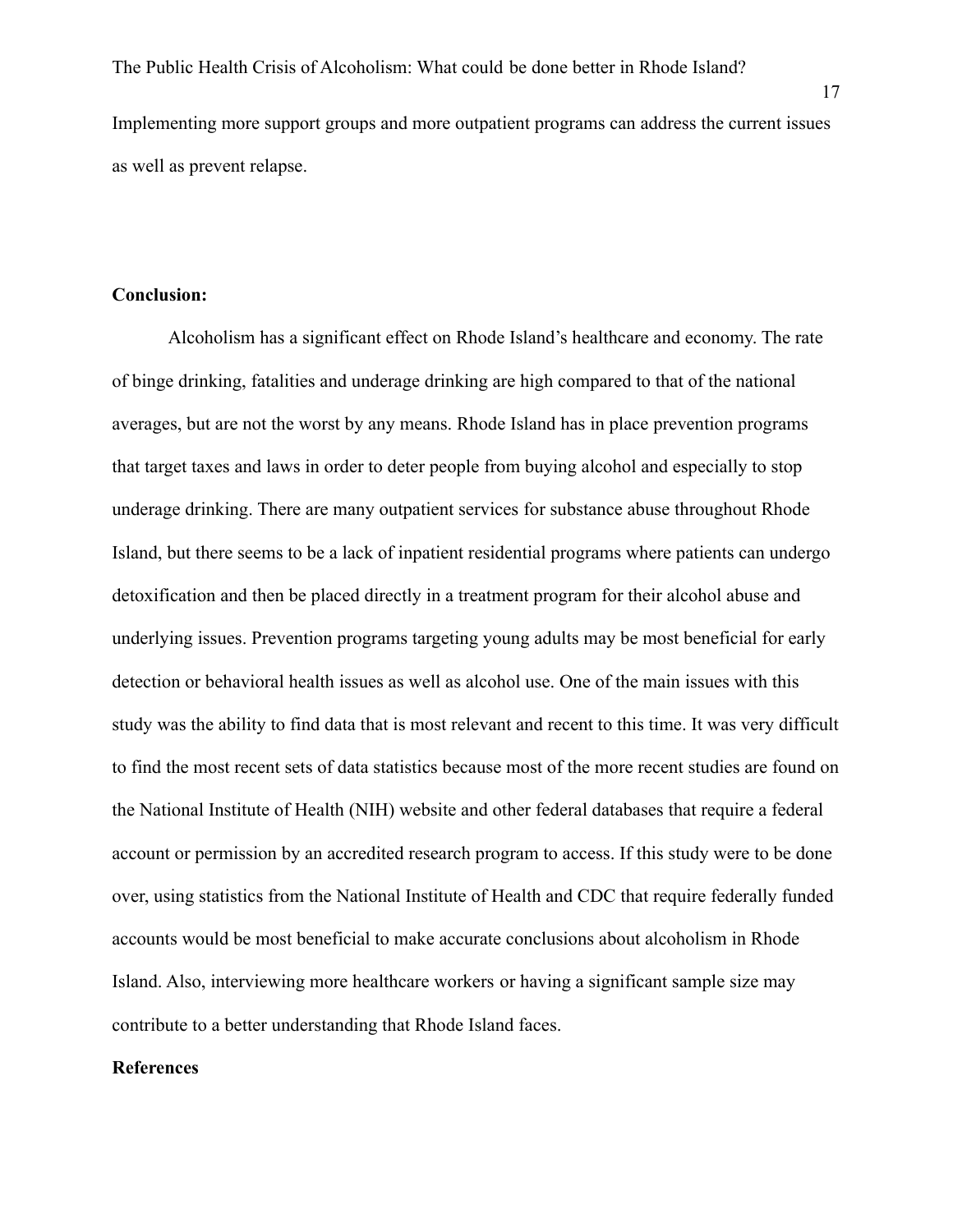- 1. Mokdad, A. H., Marks, J. S., Stroup, D. F., & Gerberding, J. L. (2004). Actual causes of death in the United States, 2000. *Jama*, *291*(10), 1238-1245.
- 2. Substance Abuse and Mental Health Services Administration (US); Office of the Surgeon General (US). Facing Addiction in America: The Surgeon General's Report on Alcohol, Drugs, and Health [Internet]. Washington (DC): US Department of Health and Human Services; 2016 Nov. PMID: 28252892.
- 3. Centers for Disease Control and Prevention (CDC). Vital signs: binge drinking prevalence, frequency, and intensity among adults - United States, 2010. MMWR Morb Mortal Wkly Rep. 2012 Jan 13;61(1):14-9. PMID: 22237031.
- 4. Banerjee N. (2014). Neurotransmitters in alcoholism: A review of neurobiological and genetic studies. Indian journal of human genetics, 20(1), 20–31. <https://doi.org/10.4103/0971-6866.132750>
- 5. Substance Abuse and Mental Health Services Administration. Behavioral Health Barometer: Rhode Island, 2015. HHS Publication No. SMA–16–Baro–2015–RI. Rockville, MD: Substance Abuse and Mental Health Services Administration, 2015.
- 6. Center for Substance Abuse Treatment. Substance Abuse: Administrative Issues in Outpatient Treatment. Rockville (MD): Substance Abuse and Mental Health Services Administration (US); 2006. (Treatment Improvement Protocol (TIP) Series, No. 45.) Available from[:](https://www.ncbi.nlm.nih.gov/books/NBK64075/)

[https://store.samhsa.gov/product/TIP-45-Detoxification-and-Substance-Abuse-Treatment/](https://store.samhsa.gov/product/TIP-45-Detoxification-and-Substance-Abuse-Treatment/SMA15-4131?referer=from_search_result) [SMA15-4131?referer=from\\_search\\_result](https://store.samhsa.gov/product/TIP-45-Detoxification-and-Substance-Abuse-Treatment/SMA15-4131?referer=from_search_result)

- 7. Centers for Disease Control and Prevention. (2019). Excessive Drinking is Draining the U.S. Economy. Alcohol and Public Health. Accessed on February 25th, 2021 from: <https://www.cdc.gov/alcohol/features/excessive-drinking.html>
- 8. National Survey of Substance Abuse and Treatment Services: 2018 N-SSAT State Profiles; 2018. Available from:

https://www.samhsa.gov/data/report/2018-n-ssats-state-profiles

9. Rhode Island State Report: Underage Drinking Prevention and Enforcement; 2018. Available

from:https://www.stopalcoholabuse.gov/media/ReportToCongress/2018/state\_reports/rho de island profile.pdf

- 10. Centers of Disease Control,Prevention Status Report: Rhode Island; 2013. Available from: https://www.cdc.gov/psr/2013/alcohol/2013/RI-alcohol.pdf
- 11. Centers of Disease Control, Data on Excessive Drinking: Rhode Island; 2015. Available from: https://www.cdc.gov/alcohol/data-stats.htm
- 12. Sacks, J. J., Roeber, J., Bouchery, E. E., Gonzales, K., Chaloupka, F. J., & Brewer, R. D. (2013). State costs of excessive alcohol consumption, 2006. *American journal of preventive medicine*, *45*(4), 474-485.
- 13. Chaloupka, F. J., Powell, L. M., & Warner, K. E. (2019). The use of excise taxes to reduce tobacco, alcohol, and sugary beverage consumption. *Annual review of public health*, *40*, 187-201.
- 14. Rhode Island Excise Tax Rates 2021(2021). Fuel Cigarette and Alcohol Taxes. Retrieved from: [http://www.tax-rates.org/rhode\\_island/excise-tax#AlcoholExciseTaxes](http://www.tax-rates.org/rhode_island/excise-tax#AlcoholExciseTaxes)